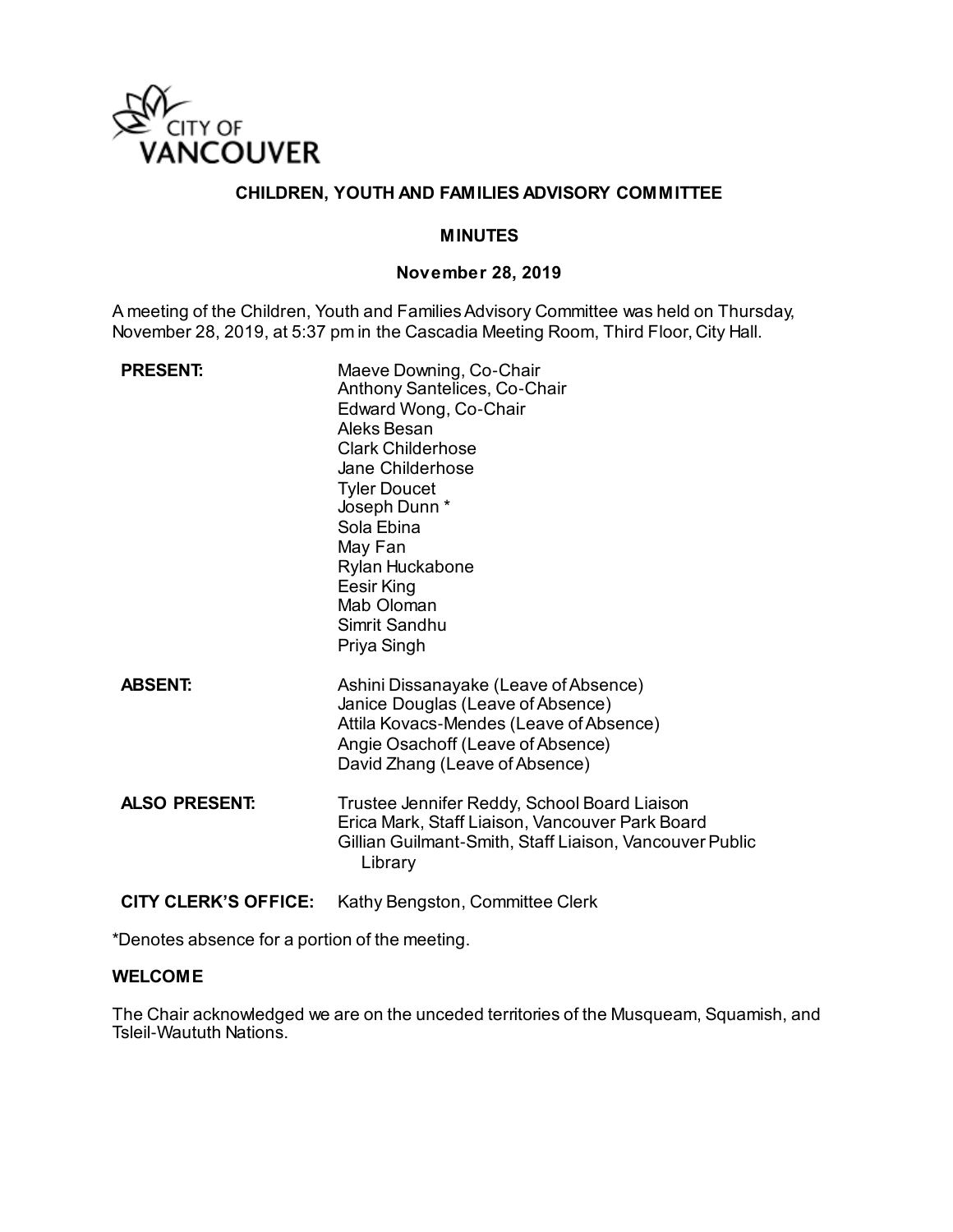### **Leave of Absence Requests**

MOVED by Edward Wong SECONDED by Maeve Downing

> THAT the Children, Youth and Families Advisory Committee approve leaves of absence for Ashini Dissanayake, Janice Douglas, Attila Kovacs-Mendes, Angie Osachoff, and David Zhang, for this meeting.

CARRIED UNANIMOUSLY (Joseph Dunn absent for the vote)

#### **Approval of Minutes**

MOVED by Edward Wong SECONDED by Tyler Doucet

> THAT the Children, Youth and Families Advisory Committee approve the Minutes from the meeting of September 26, 2019, as circulated.

CARRIED UNANIMOUSLY (Joseph Dunn absent for the vote)

### **1. Park Board Washroom Strategy**

Leila Todd, Planner, Planning, Policy and Environment, Park Board Head Office, provided a presentation on the Park Board Washroom Strategy, including project vision, board motions, project process and internal working group. In a workshop format, staff asked for input on the following three questions:

- 1. What are you biggest challenges when it comes to public washrooms?
- 2. What about public washrooms do you like and what might you change?
- 3. Do you think that all park washrooms should be universal?

### **2. 2020 Advisory Committee Meetings**

MOVED by Edward Wong SECONDED by Maeve Downing

> THAT the Children, Youth and Families Advisory Committee approve the 2020 meeting schedule as follows:

| Month    | Day | Time      | <b>Meeting Type</b>    | Room                       |
|----------|-----|-----------|------------------------|----------------------------|
| January  | 30  | $5:30$ pm | <b>Regular Meeting</b> | Cascadia Room, Third Floor |
| February | 27  | $5:30$ pm | <b>Working Session</b> | Cascadia Room, Third Floor |
| March    | 26  | $5:30$ pm | <b>Regular Meeting</b> | Cascadia Room, Third Floor |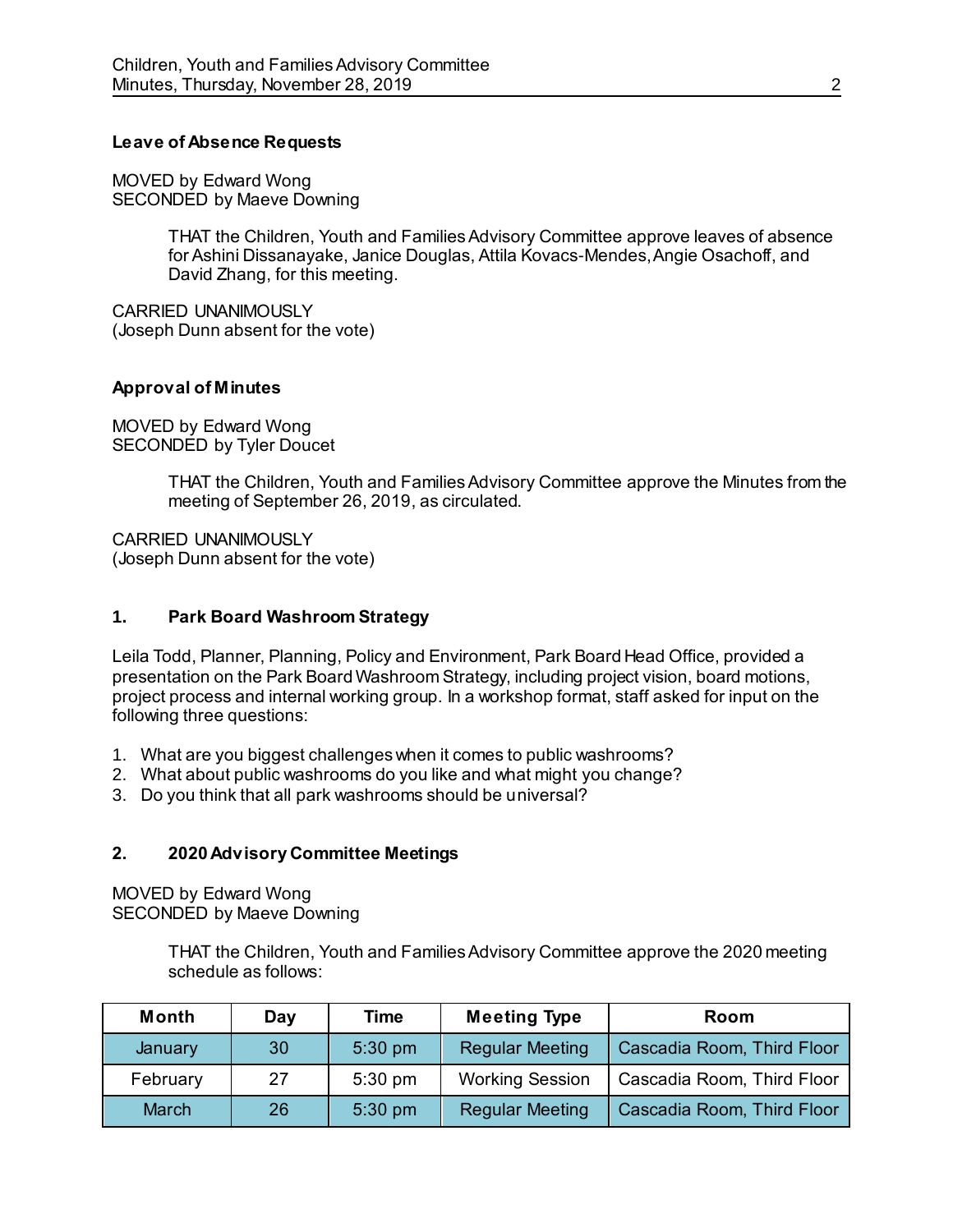| April               | 23 | 5:30 pm | <b>Working Session</b> | Cascadia Room, Third Floor |
|---------------------|----|---------|------------------------|----------------------------|
| May                 | 21 | 5:30 pm | <b>Regular Meeting</b> | Cascadia Room, Third Floor |
| June                | 25 | 5:30 pm | <b>Working Session</b> | Cascadia Room, Third Floor |
| July                | 30 | 5:30 pm | <b>Regular Meeting</b> | Cascadia Room, Third Floor |
| <b>AUGUST BREAK</b> |    |         |                        |                            |
| September           | 24 | 5:30 pm | <b>Regular Meeting</b> | Cascadia Room, Third Floor |
| October             | 29 | 5:30 pm | <b>Working Session</b> | Cascadia Room, Third Floor |
| November            | 19 | 5:30 pm | <b>Regular Meeting</b> | Cascadia Room, Third Floor |
| December            | 17 | 5:30 pm | <b>Working Session</b> | Cascadia Room, Third Floor |

## CARRIED UNANIMOUSLY

### **3. Liaison Update**

Gillian Guilmant-Smith, Staff Liaison, Vancouver Public Library, provided an update on the strategic planning process.

Trustee Jennifer Reddy, Vancouver School Board Liaison, provided updates on the following:

- Transportation safety in school zones
- Out of school and child care
- Healthy School Food Coalition

# **4. City-Wide Plan and Committee Areas of Focus**

Co-Chair, Anthony Santelices, provided updates from the October 17 working session, including the City-Wide Plan.

### **a. Housing**

Co-Chair, Anthony Santelices, shared an email from Janice Douglas on short-term housing strategy from the November 27 Standing Committee on Policy & Strategic Priorities Meeting.

# **5. New Business**

Co-Chair, Anthony Santelices, spoke on the lack of agenda items and how this issue can be addressed at future meetings in 2020. A roundtable session followed with members' input, and Co-Chair, Anthony Santelices, recording the feedback points for further action.